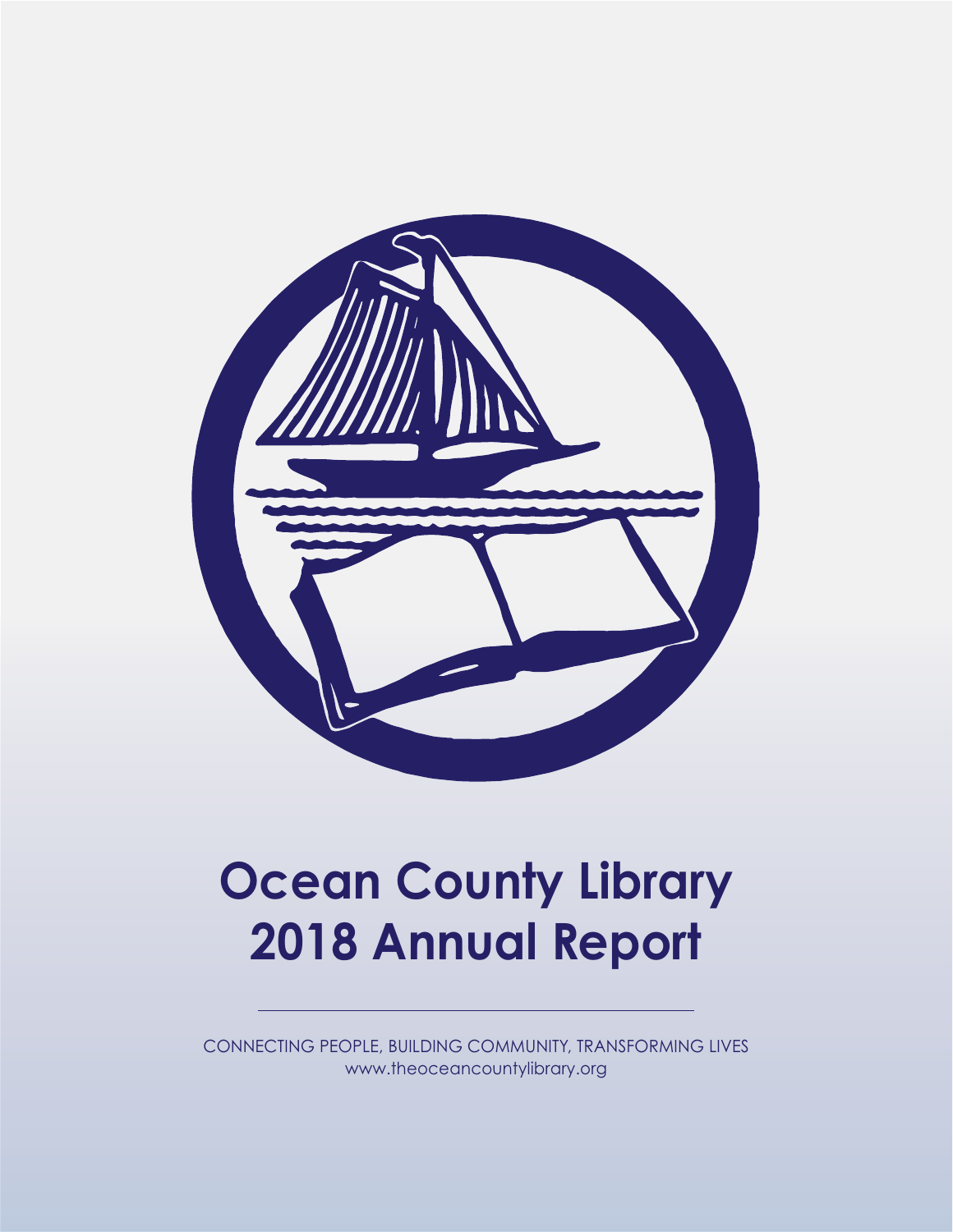

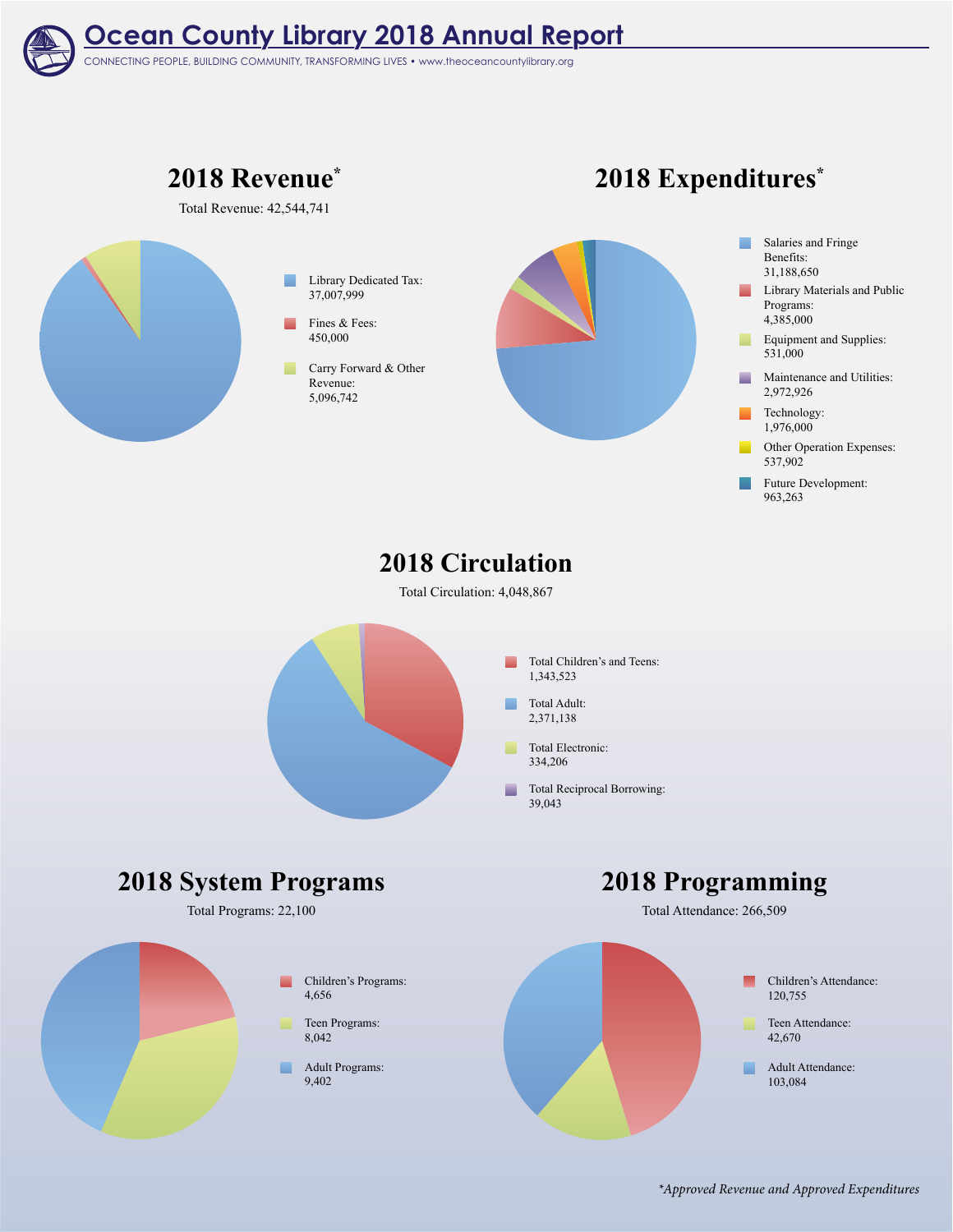

## **Ocean County Library 2018 Annual Report**

CONNECTING PEOPLE, BUILDING COMMUNITY, TRANSFORMING LIVES • www.theoceancountylibrary.org

#### **OCEAN COUNTY LIBRARY COMMISSION**

#### **Statement of Revenues, Expenditures, and Changes in Fund Balances - Regulatory Basis For the year ended December 31, 2018 (With comparative totals for December 31, 2017) (A Component Unit of the County of Ocean, State of New Jersey)**

|                                      |                 |                   |                                         | 2017                       |
|--------------------------------------|-----------------|-------------------|-----------------------------------------|----------------------------|
|                                      | General         | General           |                                         | Total                      |
|                                      | (Unreserved)    | (Reserved)        | 2018                                    | (Memorandum                |
|                                      | Fund            | Fund              | Total                                   | Only)                      |
| Revenues:                            |                 |                   |                                         |                            |
| Per capita aid                       | $\mathbb S$     | \$<br>251,838     | \$<br>251,838                           | $\mathbb{S}$<br>249,449    |
| Dedicated tax                        | 37,007,999      |                   | 37,007,999                              | 36,070,110                 |
| Fines and fees                       | 465,873         |                   | 465,873                                 | 530,311                    |
| Added assessment tax                 |                 |                   |                                         | 288,020                    |
| Intergovernmental agreements         | 22,426          |                   | 22,426                                  |                            |
| Copier fees                          | 39,693          |                   | 39,693                                  | 44,259                     |
| Automation                           |                 |                   |                                         | 5,987                      |
| Grant revenue                        |                 | 35,201            | 35,201                                  | 37,122                     |
| Donations                            |                 | 38,281            | 38,281                                  | 47,394                     |
| Appropriation reserves               |                 | 2,687,926         | 2,687,926                               | 2,228,916                  |
| Building improvement                 |                 | 298,929           | 298,929                                 | 53,734                     |
| Miscellaneous                        | 148,663         | 748               | 149,411                                 | 168,024                    |
| Total revenues                       | 37,684,654      | 3,312,923         | 40,997,577                              | 39,723,326                 |
| Expenditures:                        |                 |                   |                                         |                            |
| Salaries                             | 17,543,423      |                   | 17,543,423                              | 17,798,577                 |
| Fringe benefits                      | 9,428,068       | 698,009           | 10,126,077                              | 9,951,287                  |
| Automation                           |                 | 42,106            | 42,106                                  | 5,987                      |
| Materials                            | 3,354,084       | 780,724           | 4,134,808                               | 3,745,340                  |
| Programs and public relations        | 146,911         | 32,037            | 178,948                                 | 172,777                    |
| Professional expenses and seminars   | 55,346          | 7,270             | 62,616                                  | 61,229                     |
| Professional services                | 172,018         | 25,307            | 197,325                                 | 224,786                    |
| Administrative services              | 98,838          | 6,041             | 104,879                                 | 57,063                     |
| Equipment                            | 103,103         | 1,911             | 105,014                                 | 158,507                    |
| Supplies                             | 266,018         | 13,955            | 279,973                                 | 298,727                    |
| Maintenance - buildings and grounds  | 979,649         | 77,091            | 1,056,740                               | 1,122,804                  |
| Maintenance - equipment and vehicles | 135,619         | 11,511            | 147,130                                 | 132,224                    |
| Utilities                            | 879,530         | 206,104           | 1,085,634                               | 1,107,461                  |
| Technology                           | 1,566,952       | 283,258           | 1,850,210                               | 1,857,740                  |
| Building improvement fund            |                 | 655,508           | 655,508                                 | 131,605                    |
| Brick expansion                      |                 | 5,845             | 5,845                                   | 6,822                      |
| Transfer to appropriation reserves   | 2,687,926       |                   | 2,687,926                               | 2,228,916                  |
| Total expenditures                   | 37,417,485      | 2,846,677         | 40,264,162                              | 39,061,852                 |
| Excess revenues over expenditures    | 267,169         | 466,246           | 733,415                                 | 661,474                    |
| Fund balance, January 1              | 7,673,365       | 5,172,243         | 12,845,608                              | 12,184,134                 |
| Transfers to unreserved funds        | 447,838         | (447, 838)        |                                         |                            |
| Transfers to reserved funds          | (30, 500)       | 30,500            |                                         |                            |
| Fund balance, December 31            | \$<br>8,357,872 | $\$$<br>5,221,151 | 13,579,023<br>$\boldsymbol{\mathsf{S}}$ | $\mathbb{S}$<br>12,845,608 |

The accompanying notes to financial statements are an integral part of this statement.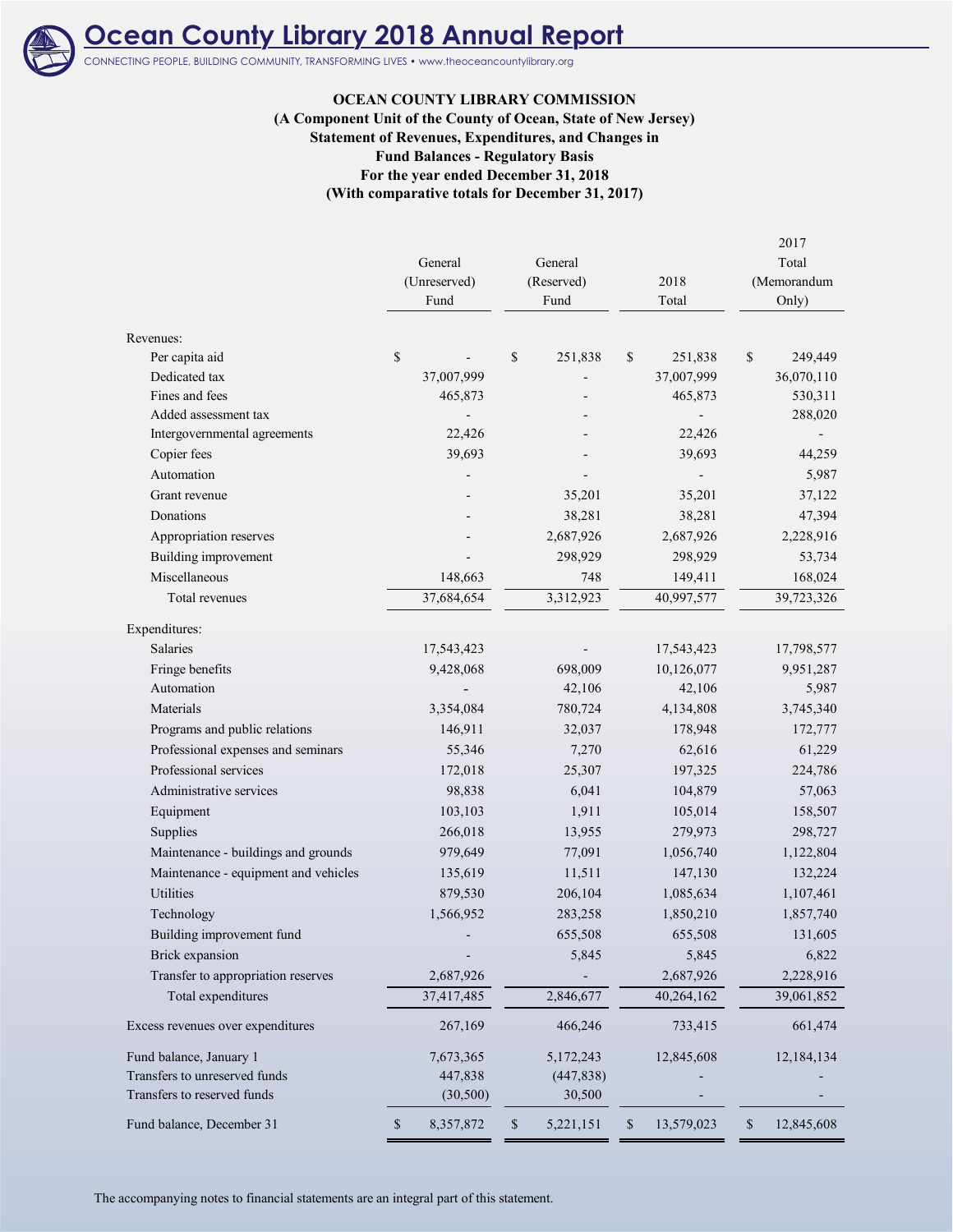

## *Donations*

Ana & Carl Giordaino Anthony Horan Better World Books Brick Township Planning Board Deirdre Gorman Dorian Jakubek Dorothy & David Warren Eileen Russick Elsbeth Rhody Emilie K. Gay Frank & Sarah Wells Friends of the Beachwood Library Friends of the Berkeley Library Friends of the Brick Library Friends of the Little Egg Harbor Branch Friends of the Manchester Branch Friends of the Ocean County Library - Toms River Branch Friends of the Plumsted Library Friends of the Point Pleasant Borough Branch Friends of the Upper Shores Branch Friends of the Waretown Library Garden Club of Long Beach Island Greenbriar Oceanaire Women's Club Harold & Irene Sargeant Harry M. Shallcross Harvey & Ethel Horner Italian Cultural Society of LBI James and Linda Dallas Jean Hecht and the Hecht Family Foundation Joanne Nawrocki Joel & Meredith Atkison Joseph and Frances Kosa Jovina Mintz Judith & Anthony Macaluso

Kathleen P. Nolan Kiwanis Club of LBI Kostiha Family Lee Wonderlich Leisure Knoll Book Discussion Group Leisure Village West Service Club Lesley Taylor Linda Zielko Maria Gagliotia Martin Franz Michael & Carol Longo Mirage II Book Club Monika Sisbarro Nancy O'Neil Nechama Klein New York Community Bank Ocean Acres Civic Association Ocean County Genealogical Society Purrell E. Rowe's Golf Friends Renzulli Charitable Trust Reserve Women's Group Richard & Donna Wilson Robert & Barbara Betz Scott & Will Rowe Sherida T. White Sue and Robert Hankins Susan & Paul Griffin Toms River Board of Education Toms River Police Foundation Tuckerton Library Association V. Lynn Lenox Van & Nancy Worthington Vinnie Berman Wintrode Family Foundation

### *Grants*

Career Connections Grant: NJ Department of Labor & Workforce Development NJ Makers Day Public Scholars Project: New Jersey Council for the Humanities OceanFirst Arts & Cultural Foundation Grant New Egypt HS Student STEM Team Barnegat Bay Foundation Dia And Storytelling Grant Ocean County Trafficking Awareness Program: Ocean County Human Services Advisory Council Water/Ways Informed Citizens Grant: New Jersey Council for the Humanities